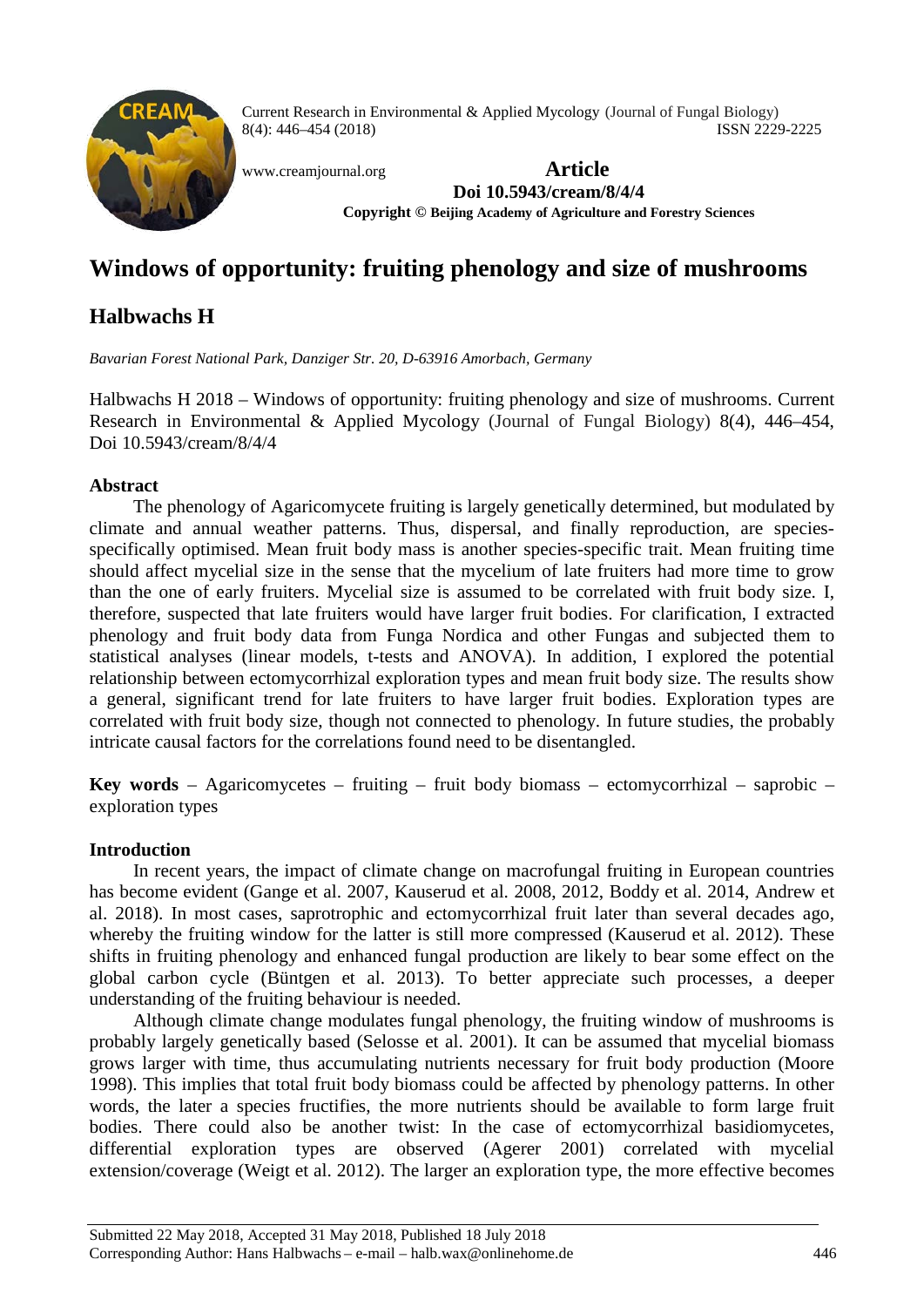nitrogen foraging (Hobbie & Agerer 2010) coupled with a higher level of cellulose-degrading enzymes (Hupperts et al. 2017).

In this study, I tested the putative correlation between phenology and fruit body size by considering stipitate Agaricomycetes with lignicolous, terricolous and ectomycorrhizal lifestyles. In addition, I investigated the role of ectomycorrhizal exploration types and their biomass, which may also correlate with fruit body size.

#### **Materials & Methods**

Mean fruitbody diameter and phenological data of >2600 Agaricomycetes were extracted from the Funga Nordica (Knudsen & Vesterholt 2012). The squared fruit body diameter I used as a proxy for biomass (Tóth & Feest 2007). Species names are based on MycoBank (Anonymous 2018) and Index Fungorum (Kirk et al. 2015). For the analysis of species related to exploration types, additional fruit body size data from various sources were used (Favre 1960, Breitenbach & Kränzlin 1981–2005, Moser 1983, Alessio 1985, Papetti et al. 2000, Galli 2006, Sarnari 2007, Kuo & Contributors 2014, Landry & Contributors 2018). For the identification of exploration types I used the online data bank DEEMY (Agerer & Rambold 2005-2011).

To model a possible correlation between mean fungal phenology and fruit body size, a dataset extracted from the Funga Nordica (Knudsen & Vesterholt 2012) was used. The phenological data were separated into trophic guilds and exemplary taxa (Table 1).

| <b>Fungal group/taxon</b> | Sample size | <b>Trophic mode</b> |
|---------------------------|-------------|---------------------|
| <b>Terricolous</b>        | 753         |                     |
| Lignicolous               | 446         |                     |
| Coprophilous              | 63          |                     |
| Psathyrella               | 78          | Saprobic            |
| Conocybe                  | 51          |                     |
| Mycena                    | 84          |                     |
| Entoloma                  | 219         |                     |
| Ectomycorrhizal           | 1026        |                     |
| Lactarius                 | 92          |                     |
| Russula                   | 140         | Biotrophic          |
| Tricholoma                | 57          |                     |
| <i>Inocybe</i>            | 142         |                     |
| Cortinarius               | 382         |                     |

**Table 1** Fungal groups and taxa, sample sizes and trophic mode

To account for outliers, I winsorized the upper and lower 5% with the Excel add-in "RealStat 5.4" (Zaiontz 2018). The log-normalised data were fitted to linear models ("Ordinary Least Square Regression"), and calculated the coefficient of determination together with significance levels p (permutation test with 9,999 replicates) using "PAST 3.20" (Hammer et al. 2001).

The same statistical method was applied to elucidate the relationship between exploration type and fruit body biomass. Species corresponding to the exploration types I took from Agerer  $\&$ Rambold (2005–2011) and matched them with phenology and fruit body size data. The relative mycelial biomass differences among the four exploration types (contact, short distance, medium distance, long distance) were estimated by visually extracting mycelial coverage data from Weigt et al. (2012).

Differences in phenology were analysed by applying an ANOVA.

#### **Results**

Almost all guilds and taxa showed differential mean phenologies (Tables 2a, b, Fig. 1).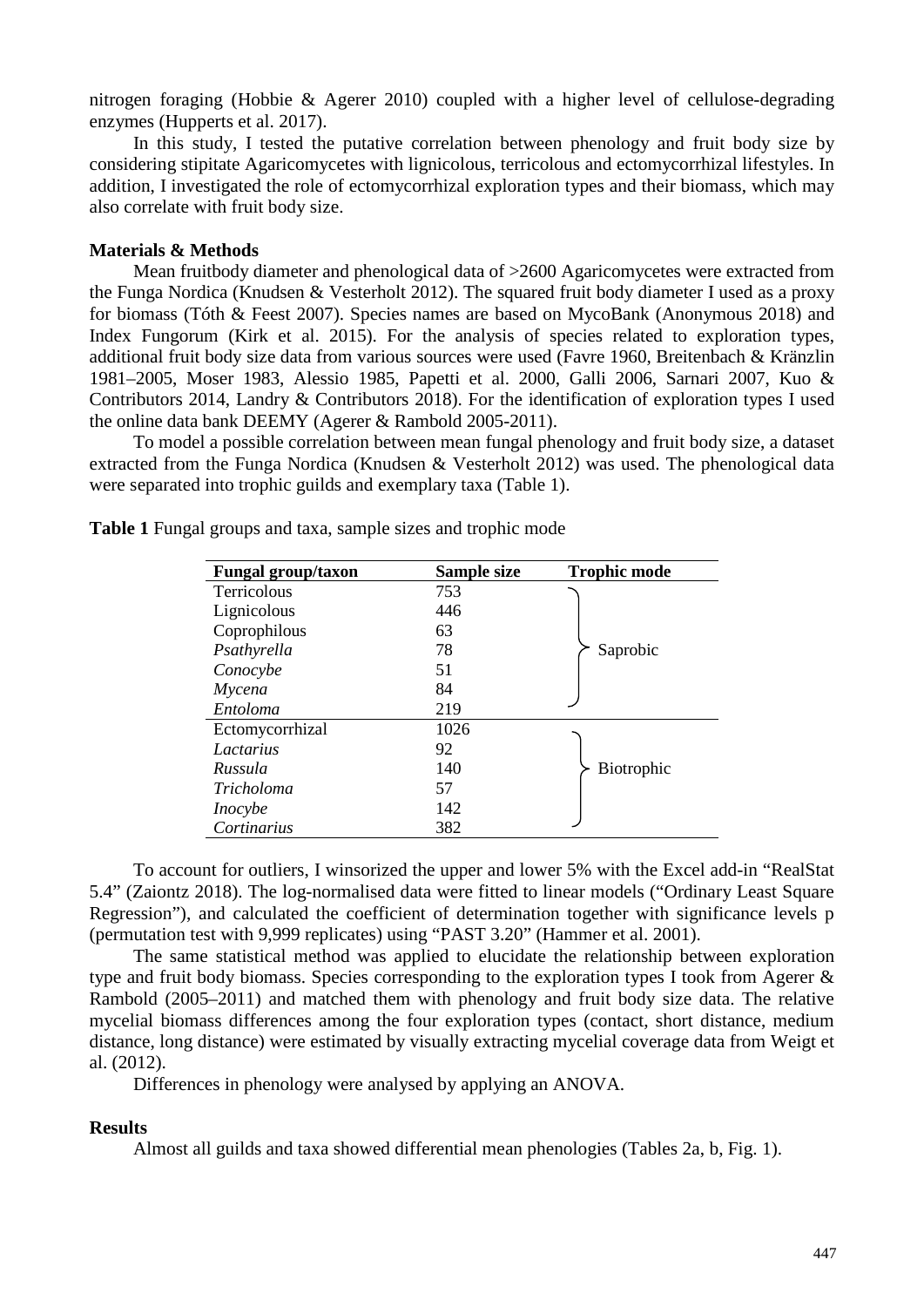|                    | <b>Terricol.</b> | Lignicol.    | Coprophil.   | <b>ECM</b>   | <b>Cortinarius</b> | Russula  | Lactarius    |
|--------------------|------------------|--------------|--------------|--------------|--------------------|----------|--------------|
| <b>Terricolous</b> |                  | 1            | 1,73E-05     | $\mathbf{1}$ | 1,52E-18           | 1,12E-06 | 0,3865       |
| Lignicolous        | $\mathbf{1}$     |              | 0,0004753    | $\mathbf{1}$ | 2,90E-16           | 0,001467 | 1            |
| Coprophilous       | 1,73E-05         | 0,0004753    |              | 1,31E-07     | 6,67E-16           | 1        | 0,004991     |
| Ectomycorrhizal    | 1                | 1            | 1,31E-07     |              | 3,20E-30           | 1,94E-09 | 0,1002       |
| <b>Cortinarius</b> | 1,52E-18         | 2,90E-16     | 6,67E-16     | 3,20E-30     |                    | 9,74E-33 | 1,44E-22     |
| Russula            | 1,12E-06         | 0,001467     | 1            | 1,94E-09     | 9,74E-33           |          | 0,1889       |
| <b>Lactarius</b>   | 0,3865           | $\mathbf{1}$ | 0,004991     | 0,1002       | 1,44E-22           | 0,1889   |              |
| <b>Tricholoma</b>  | 1                | $\mathbf{1}$ | 0,01035      | 1            | 2,29E-11           | 0,6269   | $\mathbf{1}$ |
| <i>Inocybe</i>     | 8,96E-07         | 0,00566      | 0,02886      | 2,83E-10     | 3,00E-39           | 1        | 0,08949      |
| <b>Entoloma</b>    | 0,02669          | 1            | 0,003086     | 0,004927     | 5,12E-33           | 0,05216  | 1            |
| Psathyrella        | 5,61E-07         | 4,14E-05     | $\mathbf{1}$ | 2,81E-09     | 1,10E-20           | 1        | 0,004824     |
| <b>Mycena</b>      | 5,98E-06         | 1,27E-05     | 4,59E-09     | 5,07E-08     | 1                  | 1,94E-13 | 2,24E-09     |
| Conocybe           | 0,00085          | 0,01928      | 1            | 3,67E-05     | 6,66E-16           | 1        | 0,1363       |

**Table 2a** Phenology ANOVA p-values of the guilds and taxa listed in Table 1, part 1. Bold figures denote significant values.

**Table 2b** Phenology ANOVA p-values of the guilds and taxa listed in Table 1, part 2. Bold figures denote significant values.

|                    | <b>Tricholoma</b> | <b>Inocybe</b> | <b>Entoloma</b> | Psathyrella | <b>Mycena</b> | Conocybe     |
|--------------------|-------------------|----------------|-----------------|-------------|---------------|--------------|
| <b>Terricolous</b> | 1                 | 8,96E-07       | 0,02669         | 5,61E-07    | 5,98E-06      | 0,0008485    |
| Lignicolous        | $\mathbf{1}$      | 0,00566        | $\mathbf{1}$    | 4,14E-05    | 1,27E-05      | 0,01928      |
| Coprophilous       | 0,01035           | 0,02886        | 0,003086        | 1           | 4,59E-09      | $\mathbf{1}$ |
| Ectomycorrhizal    | 1                 | 2,83E-10       | 0,004927        | 2,81E-09    | 5,07E-08      | 3,67E-05     |
| <b>Cortinarius</b> | 2,29E-11          | 3,00E-39       | 5,12E-33        | 1,10E-20    | 1             | 6,66E-16     |
| Russula            | 0,6269            | $\mathbf{1}$   | 0,05216         | 1           | 1,94E-13      | $\mathbf{1}$ |
| Lactarius          | $\mathbf{1}$      | 0,08949        | $\mathbf{1}$    | 0,004824    | 2,24E-09      | 0,1363       |
| <b>Tricholoma</b>  |                   | 0,2475         | $\mathbf{1}$    | 0,01516     | 1,42E-05      | 0,2381       |
| <i>Inocybe</i>     | 0,2475            |                | 0,03189         | 0,07217     | 9,52E-16      | $\mathbf{1}$ |
| <b>Entoloma</b>    | $\mathbf{1}$      | 0,03189        |                 | 0,001501    | 2,25E-11      | 0,1122       |
| Psathyrella        | 0,01516           | 0,07217        | 0,001501        |             | 1,08E-10      | $\mathbf{1}$ |
| Mycena             | 1,42E-05          | 9,52E-16       | 2,25E-11        | 1,08E-10    |               | 1,85E-08     |
| Conocybe           | 0,2381            | $\mathbf{1}$   | 0,1122          | 1           | 1,85E-08      |              |
|                    |                   |                |                 |             |               |              |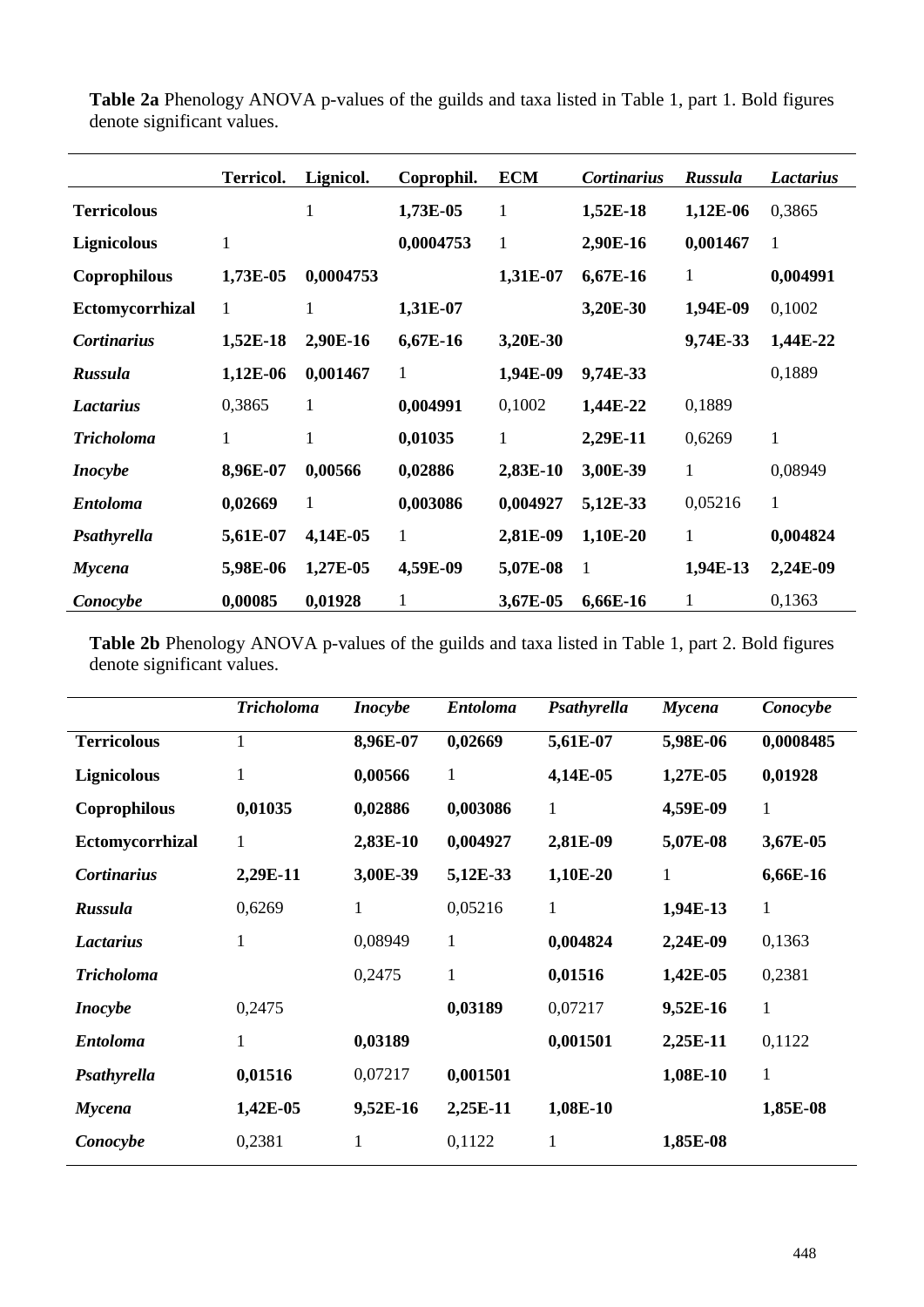

Fig. 1 – Phenology chart of the guilds and taxa listed in Table 1. Whiskers indicate standard errors. The violin-shaped envelopes show probability densities.

The regressions between mean phenology and mean fruit biomass showed heterogenous results (Table 3).

**Table 3** Coefficient of correlation (r) and determination  $(r^2)$ , and significance (p) of mean phenology and mean fruit body biomass regressions of the guilds and taxa listed in Table 1. Values are rounded, significance of regressions of guilds and taxa denoted with  $* \leq 0.5$ .  $** \leq 0.01$ ,  $***$ ≤0.001.

|                         | r        | $r^2$   | p      |
|-------------------------|----------|---------|--------|
| Terricolous***          | 0.19     | 0.037   | 0.0001 |
| <b>Lignicolous</b>      | $-0.038$ | 0.0014  | 0.4    |
| Coprophilous            | 0.07     | 0.005   | 0.6    |
| Ectomycorrhizal***      | 0.19     | 0.036   | 0.0001 |
| <i>Cortinarius</i> ***  | 0.34     | 0.12    | 0.0001 |
| Russula*                | 0.17     | 0.03    | 0.05   |
| Lactarius*              | 0.26     | 0.07    | 0.013  |
| <b>Tricholoma</b>       | 0.08     | 0.006   | 0.57   |
| Inocybe*                | 0.18     | 0.03    | 0.03   |
| Entoloma <sup>***</sup> | $-0.25$  | 0.06    | 0.0001 |
| Psathyrella             | 0.004    | 1.7E-05 | 0.97   |
| Mycena                  | $-0.15$  | 0.023   | 0.17   |
| Conocybe                | 0.17     | 0.03    | 0.23   |

The most significant correlation was found for *Cortinarius* (Fig. 2).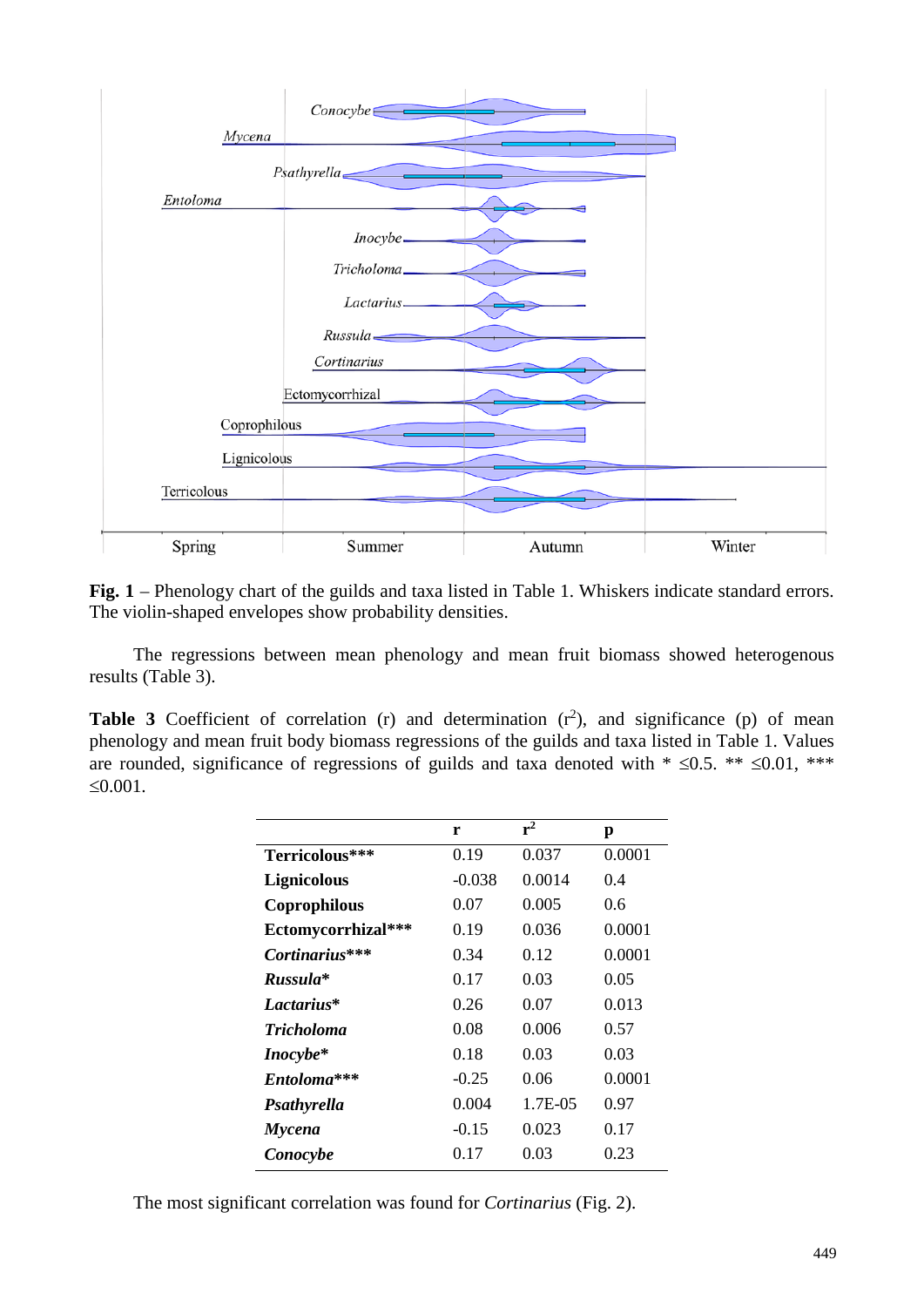

**Fig. 2** – Linear regression between mean phenology and fruit body size of *Cortinarius* ( $r^2$  0.12, p 0.0001). The blue upper and lower lines denote 95% confidence limits.

The relative mycelial coverage (proxy for biomass) of the four ectomycorrhizal exploration types were different (Table 4)

|  |  |  | Table 4 Exploration types and their corresponding relative mycelial biomasses |  |  |
|--|--|--|-------------------------------------------------------------------------------|--|--|
|--|--|--|-------------------------------------------------------------------------------|--|--|

| <b>Exploration type</b> | <b>Rel. biomass</b> |
|-------------------------|---------------------|
| Contact                 | 0                   |
| Short distance          |                     |
| Medium distance         | 1.9                 |
| Long distance           | 3                   |

Mean fruit body biomass of the four exploration types of the species included in this study partly differed (Fig. 3).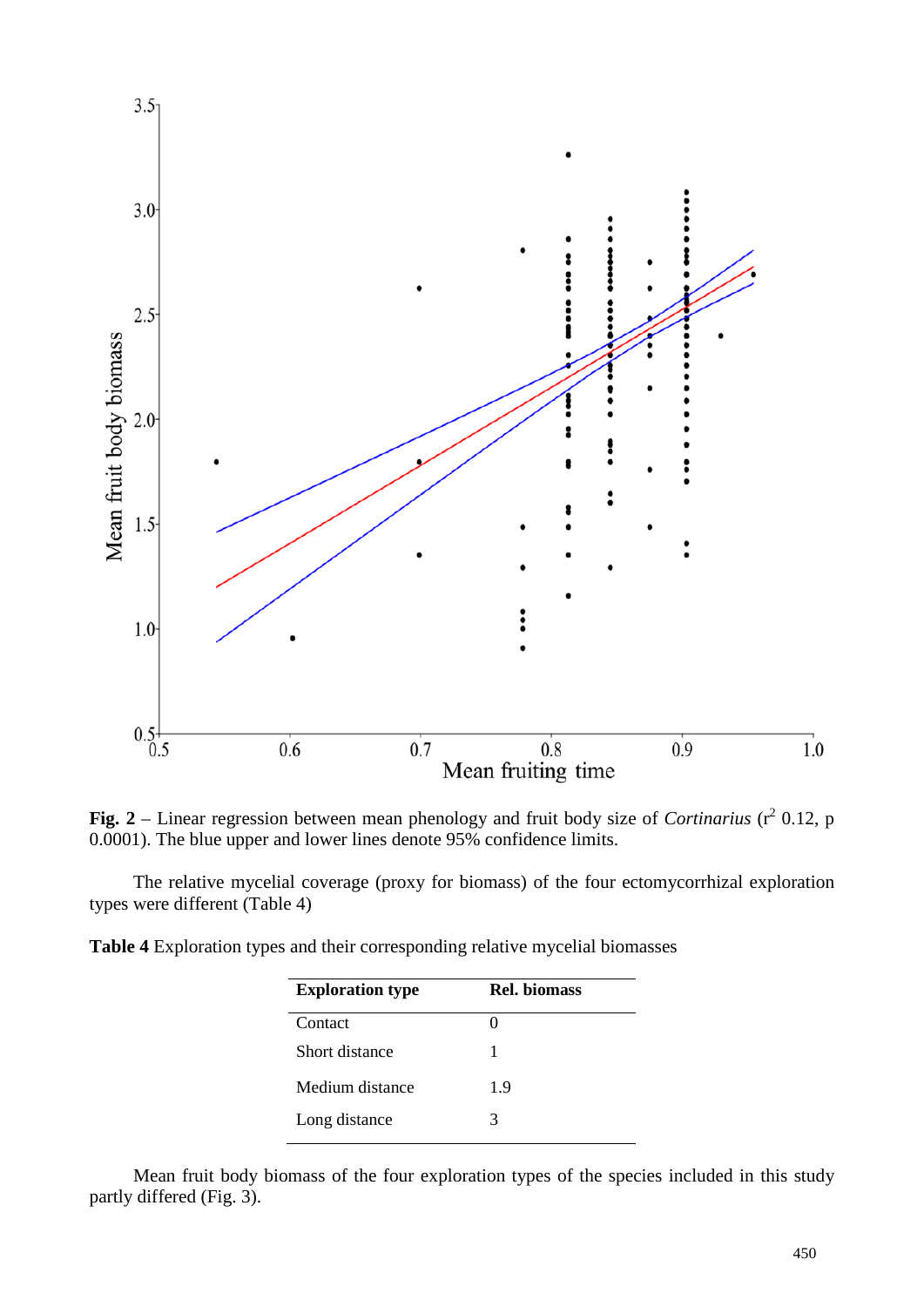

**Fig. 3** – Mean fruit body biomass of the four contact types (log-normalised). Whiskers indicate standard errors. Significance differences are denoted by small letters. The violin-shaped envelopes show probability densities.

The mean phenology of the species in this dataset is not related to exploration types (ANOVA Mann-Whitney:  $p > 0.5$  in all cases).

#### **Discussion**

Phenological patterns of the fungal guilds and species investigated are largely and obviously dominated by the same seasonal patterns (Fig. 1). Most terricolous and ectomycorrhizal Agaricomycetes fruit in Scandinavia during autumn. Only the coprophilous guild, *Psathyrella* and, to a lesser extent, *Conocybe* have their fruiting window overlapping summer and autumn. I suspect that in both cases the substrate (dung, manure, compost) permits an extended fruiting period, being more independent of weather patterns than e.g. terricolous fungi. The rather compressed fruiting patterns of the ectomycorrhizal fungi (Fig. 1) most probably reflect the phenology of the hosts: in autumn, carbohydrates accumulate in the roots, thus providing maximum carbon supply to the fungi (Dickie et al. 2010).

Although the signals are mostly weak (low  $r^2$ , see Table 3), the general trend appears to support the hypothesis that species typically fruiting during later seasons produce larger mean fruit body biomass, supposedly because the optimal mean mycelial size requires a minimum time to develop. *Entoloma* is a marked exception because mean fruit body size becomes smaller later in the year. The reason may be that this genus includes many early fruiters (Noordeloos 1992). It may indicate an overwintering mycelium which has grown to optimal size during the preceding year. Thus, such species potentially evade predators (Boddy & Jones 2008) and competition from other fungi. The latter suggestion is plausible because of the low number of Agaricomycetes fruiting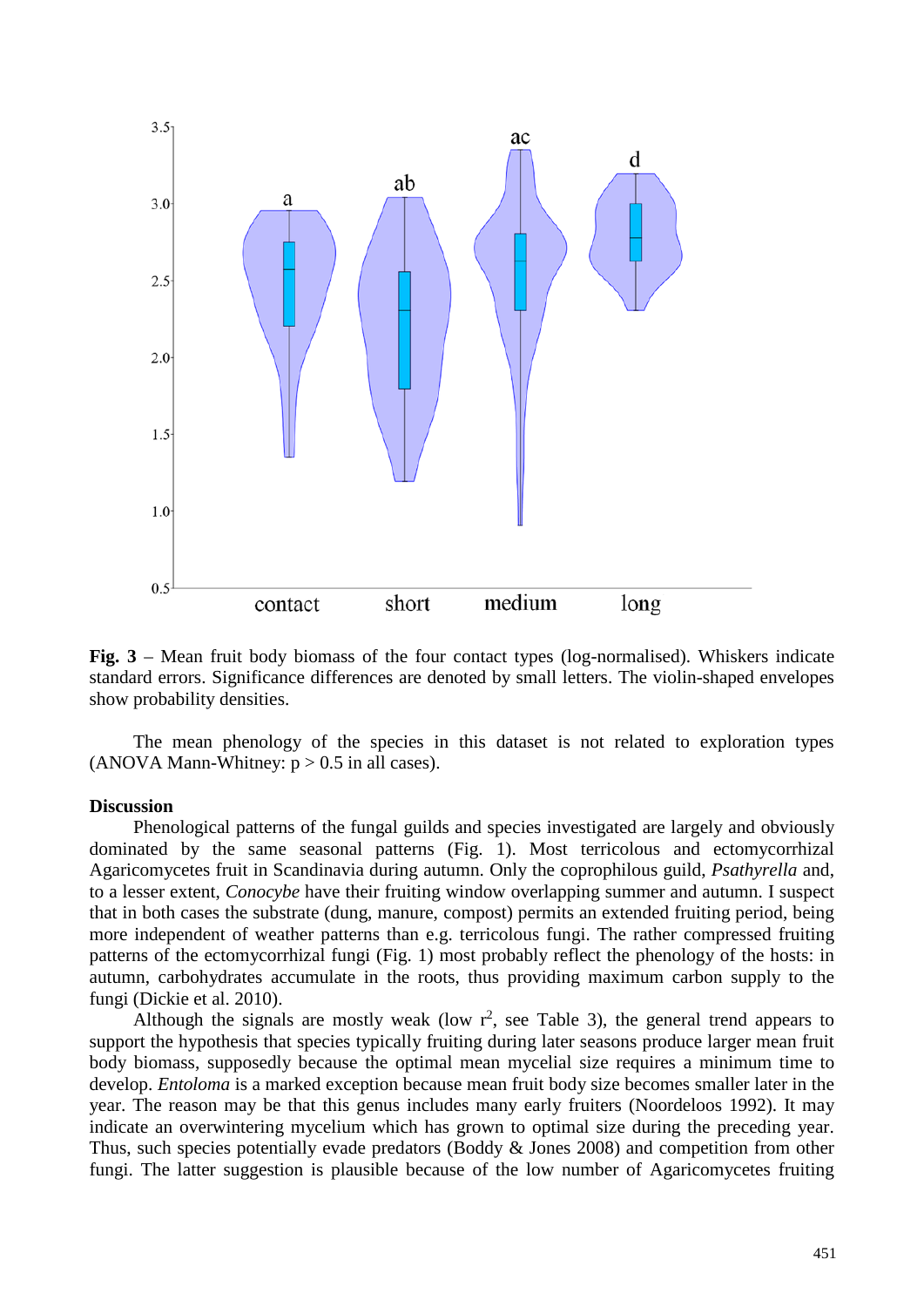from early spring to summer (5.5% of 1026 ectomycorrhizal and 13.6% of 1262 saprobic species in Scandinavia).

In ectomycorrhizal Agaricomycetes, mycelial size is co-determined by their exploration types. *Cortinarius*, a medium exploration type taxon, is predominantly late fruiting with comparatively large fruit bodies. This seems to be less caused by the exploration type than by phenology because exploration type and phenology do not correlate. For instance, *Inocybe*, though belonging the short distance type, shows the same pattern as *Cortinarius*, i.e. larger fruit bodies in late fruiting species.

In conclusion, I suggest that late fruiting Agaricomycetes have larger fruit bodies than early fruiters. One may assume now that the number of fruit bodies a species typically produces would have some relevance in fruiting patterns. While there are indications that fruit body number is negatively correlated with biomass (Bässler et al. 2016), a correlation between phenology and number of fruit bodies has not been found  $(p > 0.1)$ .

In my view, the mostly weak correlations are the result of several factors. Apart from mycelial growth as such, the following aspects may have led to species-specific phenological characteristics of Agaricomycetes coupled with belowground processes:

- Species-specific genet size
- Angio- vs gymnosperm hosts (the latter have an extended photosynthetic season: Bond (1989), but also see Bourdeau (1959))
- Competition among fungi
- Lifestyle (r-, C-, S-selected) (Andrews 1992, Andrews 2017)
- Saprobic competence of ectomycorrhizal species (Hupperts et al. 2017)
- Interaction between saprobic and ectomycorrhizal fungi (Verbruggen et al. 2017)
- Phenology of grazers such as *Collembola* (Ek et al. 1994, A'Bear et al. 2012)
- Microbial threats along annual temperature and moisture gradients
- Niche size and space (Selosse et al. 2018)
- Substrate succession (litter decomposition/quality through seasons: Couteaux et al. (1995))
- Many vascular plants can store nutrients in subterranean bulbs, rhizoms, thickened roots etc. during winter, and use these nutrients to start growing earlier and/or more vigorously. Similar storage modes are be present in macromycetes, for instance sclerotia or bulbils and storage hyphae (Clémençon et al. 2012).

There might be an additional catch with ectomycorrhizal Agaricomycetes: What if the host size affects the biomass of fruit bodies? Is, for example, the mean fruit body size of *Dryas*associated species smaller than of *Pinus*-associated ones?

All these aspects deserve further attention in future studies.

#### **Acknowledgements**

I thank Claus Bässler (Bavarian Forest National Park) for providing a dataset containing fruit body sizes and corresponding numbers, and for inspiring discussions. Josef Simmel (University of Regensburg) provided valuable suggestions for improving the manuscript.

This work was privately financed.

#### **References**

A'Bear AD, Boddy L, Hefin Jones T. 2012 – Impacts of elevated temperature on the growth and functioning of decomposer fungi are influenced by grazing collembola. Global Change Biology 18(6), 1823–1832.

Agerer R. 2001 – Exploration types of ectomycorrhizae. Mycorrhiza 11(2), 107–114.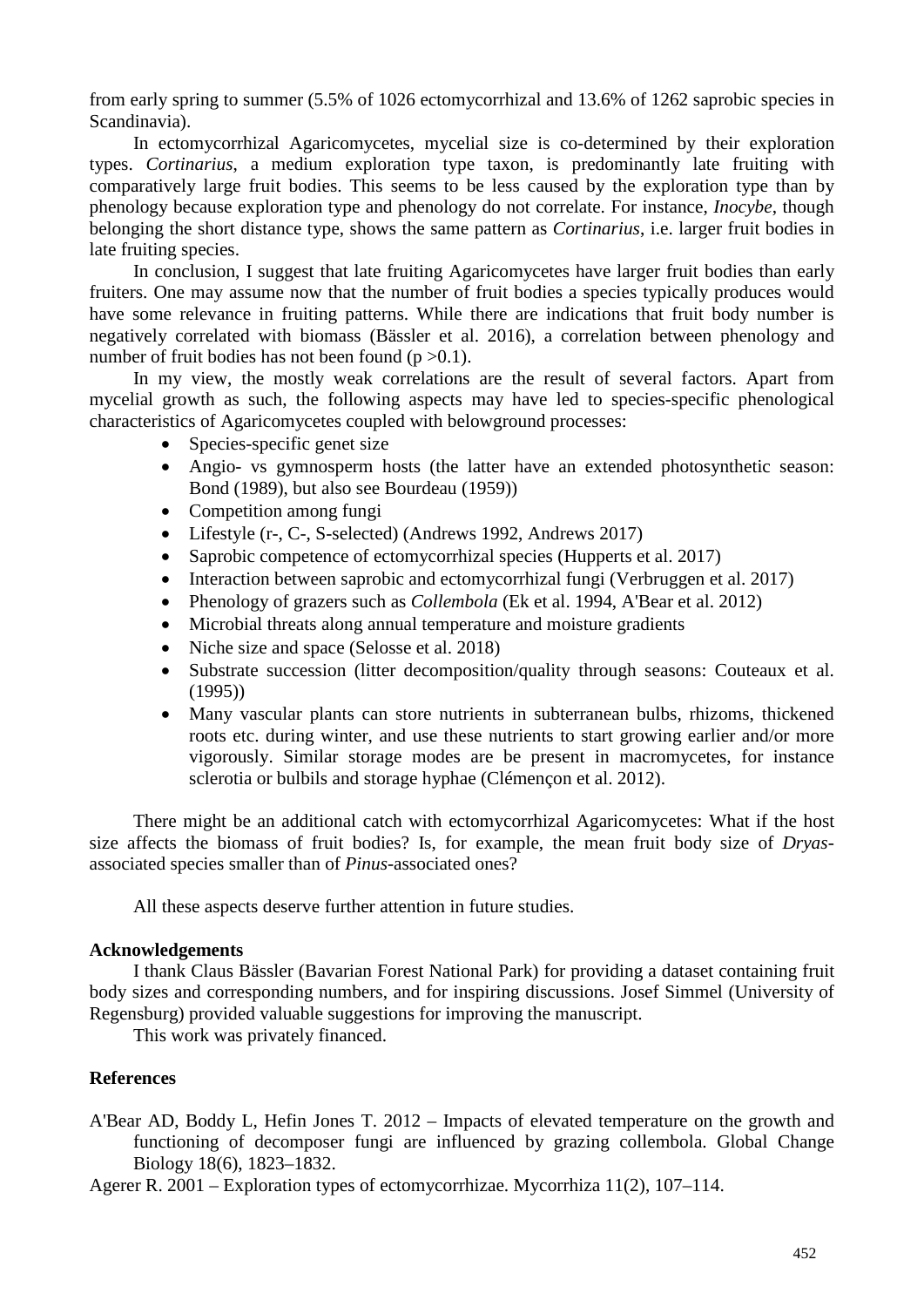- Agerer R, Rambold G. 2005–2011 DEEMY An Information System for Characterization and Determination of Ectomycorrhizae. From www.deemy.de (accessed 2018).
- Alessio CL. 1985 *Boletus* Dill. *ex* L. (Fungi Europaei 2). Giovanna Biella, Saronno.
- Andrew C, Heegaard E, Gange AC, Senn-Irlet B et al. 2018 Congruency in fungal phenology patterns across dataset sources and scales. Fungal Ecology 32, 9–17.
- Andrews JH. 1992 Fungal life-history strategies. In: Carrol GC, Wicklow DT. The fungal community: its organization and role in the ecosystem. – Marcel Dekker Inc., New York, 119–145.
- Andrews JH. 2017 Comparative Ecology of Microorganisms and Macroorganisms. Springer New York.
- Anonymous. 2018 MycoBank. International Mycological Association. http://www.mycobank.org/. (accessed 2018).
- Bässler C, Halbwachs H, Karasch P, Holzer H et al. 2016 Mean reproductive traits of fungal assemblages are correlated with resource availability. Ecology and Evolution 6(2), 582–592.
- Boddy L, Büntgen U, Egli S, Gange AC et al. 2014 Climate variation effects on fungal fruiting. Fungal Ecology 10, 20–33.
- Boddy L, Jones TH. 2008 Interactions between basidiomycota and invertebrates. In: Boddy L, Frankland JC, van West P. Ecology of saprotrophic basidiomycetes. – Elsevier, 155–179.
- Bond W. 1989 The tortoise and the hare: ecology of angiosperm dominance and gymnosperm persistence. Biological Journal of the Linnean Society 36(3), 227–249.
- Bourdeau PF. 1959 Seasonal variations of the photosynthetic efficiency of evergreen conifers. Ecology 40(1), 63–67.
- Breitenbach J, Kränzlin F. 1981–2005 Fungi of Switzerland (Vol. 1–6). Mykologia, Luzern.
- Büntgen U, Peter M, Kauserud H, Egli S. 2013 Unraveling environmental drivers of a recent increase in Swiss fungi fruiting. Global Change Biology 19(9), 2785–2794.
- Clémençon H, Emmett V, Emmett EE. 2012 Cytology and Plectology of the Hymenomycetes. J. Cramer.
- Couteaux MM, Bottner P, Berg B. 1995 Litter decomposition, climate and litter quality. Trends in ecology  $&$  evolution 10(2), 63–66.
- Dickie IA, Kałucka I, Stasińska M, Oleksyn J. 2010 Plant host drives fungal phenology. Fungal Ecology 3(4), 311–315.
- Ek H, Sjögren M, Arnebrant K, Söderström B. 1994 Extramatrical mycelial growth, biomass allocation and nitrogen uptake in ectomycorrhizal systems in response to collembolan grazing. Applied Soil Ecology 1(2), 155–169.
- Favre J. 1960 Catalogue descriptif des champignons supérieurs de la zone subalpine du Parc National suisse. Lüdin, Liestal.
- Galli R. 2006 I Lattari. Dalla Natura, Milano.
- Gange AC, Gange EG, Sparks H, Boddy L. 2007 Rapid and Recent Changes in Fungal Fruiting Patterns. Science 316, 71.
- Hammer Ø, Harper DAT, Ryan PD. 2001 PAST: Paleontological statistics software package for education and data analysis (folk.uio.no/ohammer/past). Palaeontologia Electronica 4(1), 9– 11.
- Hobbie EA, Agerer R. 2010 Nitrogen isotopes in ectomycorrhizal sporocarps correspond to belowground exploration types. Plant and Soil 327(1–2), 71–83.
- Hupperts SF, Karst J, Pritsch K, Landhäusser SM. 2017 Host phenology and potential saprotrophism of ectomycorrhizal fungi in the boreal forest. Functional Ecology 31(1), 116– 126.
- Kauserud H, Heegaard E, Büntgen U, Halvorsen R et al. 2012 Warming-induced shift in European mushroom fruiting phenology. Proceedings of the National Academy of Sciences 109(36), 14488–14493.
- Kauserud H, Stige LC, Vik JO, Økland RH et al. 2008 Mushroom fruiting and climate change. Proceedings of the National Academy of Sciences of the USA 105, 3811–3814.